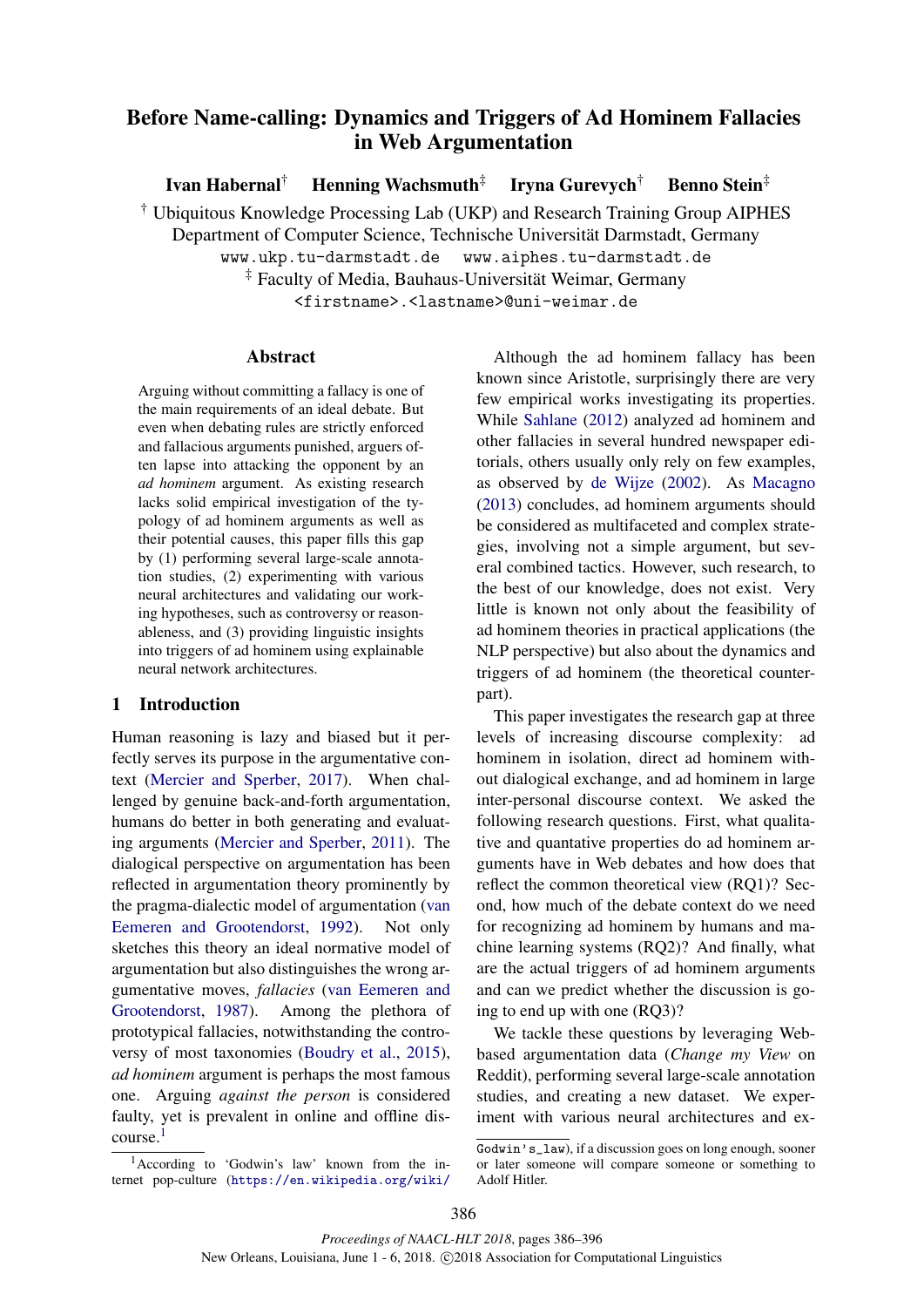trapolate the trained models to validate our working hypotheses. Furthermore, we propose a list of potential linguistic and rhetorical triggers of ad hominem based on interpreting parameters of trained neural models. $<sup>2</sup>$  This article thus presents</sup> the first NLP work on multi-faceted ad hominem fallacies in genuine dialogical argumentation. We also release the data and the source code to the research community.<sup>3</sup>

## 2 Theoretical background and related work

The prevalent view on argumentation emphasizes its pragmatic goals, such as persuasion and groupbased deliberation (van Eemeren et al., 2014), although numerous works have dealt with argument as product, that is, treating a single argument and its properties in isolation (Toulmin, 1958; Habernal and Gurevych, 2017). Yet the social role of argumentation and its alleged responsibility for the very skill of human reasoning explained from the evolutionary perspective (Mercier and Sperber, 2017) provide convincing reasons to treat argumentation as an inherently dialogical tool.

The observation that some arguments are in fact 'deceptions in disguise' was made already by Aristotle (Aristotle and Kennedy (translator), 1991), for which the term *fallacy* has been adopted. Leaving the controversial typology of fallacies aside (Hamblin, 1970; van Eemeren and Grootendorst, 1987; Boudry et al., 2015), the *ad hominem* argument is addressed in most theories. Ad hominem argumentation relies on the strategy of attacking the opponent and some feature of the opponent's character instead of the counterarguments (Tindale, 2007). With few exceptions, the following five sub-types of ad hominem are prevalent in the literature: abusive ad hominem (a pure attack on the character of the opponent), tu quoque ad hominem (essentially analogous to the "He did it first" defense of a three-year-old in a sandbox), circumstantial ad hominem (the "practice what you preach" attack and accusation of hypocrisy), bias ad hominem (the attacked opponent has a hidden agenda), and guilt by association (associating the opponent with somebody with a low credibility) (Schiappa and Nordin, 2013; Macagno, 2013; Walton, 2007; Hansen, 2017; Woods, 2008). We omit examples here as these provided in theoretical works or textbooks are usually artificial, as already criticized by (de Wijze, 2002) or (Boudry et al., 2015).

The topic of fallacies, which might be considered as sub-topic of argumentation quality, has recently been investigated also in the NLP field. Existing works are, however, limited to the monological view (Wachsmuth et al., 2017; Habernal and Gurevych, 2016b,a; Stab and Gurevych, 2017) or they focus primarily on learning fallacy recognition by humans (Habernal et al., 2017, 2018a). Another related NLP sub-field includes abusive language and personal attacks in general. Wulczyn et al. (2017) investigated whether or not Wikipedia talk page comments are personal attacks and annotated 38k instances resulting in a highly skewed distribution (only 0.9% were actual attacks). Regarding the participants' perspective, Jain et al. (2014) examined principal roles in 80 discussions from the *Wikipedia: Article for Deletion* pages (focusing on stubbornness or ignoredness, among others) and found several typical roles, including 'rebels', 'voices', or 'idiots'. In contrast to our data under investigation (Change My View debates), Wikipedia talk pages do not adhere to strict argumentation rules with manual moderation and have a different pragmatic purpose.

Reddit as a source platform has also been used in other relevant works. Saleem et al. (2016) detected hateful speech on Reddit by exploiting particular sub-communities to automatically obtain training data. Wang et al. (2016) experimented with an unsupervised neural model to cluster social roles on sub-reddits dedicated to computer games. Zhang et al. (2017) proposed a set of nine comment-level dialogue act categories and annotated 9k threads with 100k comments and built a CRF classifier for dialogue act labeling. Unlike these works which were not related to argumentation, Tan et al. (2016) examined persuasion strategies on Change My View using word overlap features. In contrast to our work, they focused solely on the successful strategies with delta-awarded posts. Using the same dataset, Musi (2017) recently studied concession in argumentation.

## 3 Data

*Change My View* (CMV) is an online 'place to post an opinion you accept [...] in an effort to un-

 $2$ An attempt to address the plea for thinking about problems, cognitive science, and the details of human language (Manning, 2015).

<sup>3</sup>https://github.com/UKPLab/

naacl2018-before-name-calling-habernal-et-al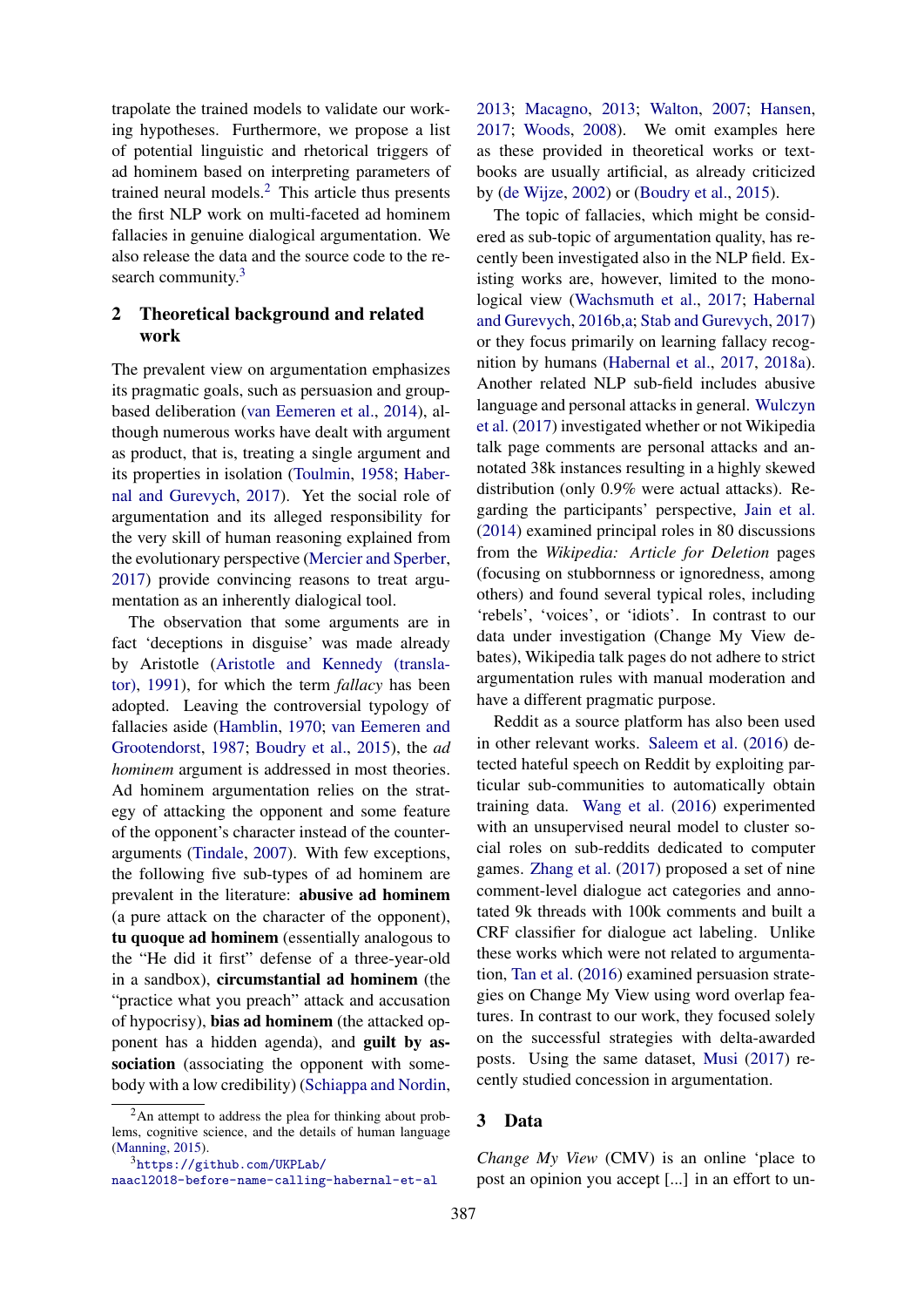derstand other perspectives on the issue', in other words an online platform for 'good-faith' argumentation hosted on Reddit.<sup>4</sup> A user posts a submission (also called original post(er); OP) and other participants provide arguments to change the OP's view, forming a typical tree-form Web discussion. A special feature of CMV is that the OP acknowledges convincing arguments by giving a delta point  $(∆)$ . Unlike the vast majority of internet discussion forums, CMV enforces obeying strict rules (such as no 'low effort' posts, or accusing of being unwilling to change view) whose violation results into deleting the comment by moderators. These formal requirements of an ideal debate with the notion of violating rules correspond to incorrect moves in critical discussion in the normative pragma-dialectic theory (van Eemeren and Grootendorst, 1987). *Thus, violating the rule of 'not being rude or hostile' is equivalent to committing ad hominem fallacy.* For our experiments, we scraped, in cooperation with Reddit, the complete CMV including the content of the deleted comments so we could fully reconstruct the fallacious discussions, relying on the rule violation labels provided by the moderators. The dataset contains  $\approx 2M$  posts in 32k submissions, forming 780k unique threads.

We will set up the stage for further experiments by providing several quantitative statistics we performed on the dataset. Only 0.2% posts in CMV are ad hominem arguments. This contrasts with a typical online discussion: Coe et al. (2014) found 19.5% of comments under online news articles to be incivil. Most threads contain only a single ad hominem argument (3,396 threads; there are 3,866 ad hominem arguments in total in CMV); only 35 threads contain more than three ad hominem arguments. In 48.6% of threads containing a single ad hominem, the ad hominem argument is the very last comment. This corresponds to the popular belief that if one is out of arguments, they start attacking and the discussion is over. This trend is also shown in Figure 1 which displays the relative position of the first ad hominem argument in a thread. Replying to ad hominem with another ad hominem happens only in 15% of the cases; this speaks for the attempts of CMV participants to keep up with the standards of a rather rational discussion.

Regarding ad hominem authors, about 66% of



Figure 1: 'No discussion after ad hominem.' Distribution of the number of comments before the first ad hominem is committed proportional to the thread length.

them start attacking 'out of blue', without any previous interaction in the thread. On the other hand, 11% ad hominem authors write at least one 'normal' argument in the thread (we found one outlier who committed ad hominem after writing 57 normal arguments in the thread). Only in 20% cases, the ad hominem thread is an interplay between the original poster and another participant. It means that there are usually more people involved in an ad hominem thread. Unfortunately, sometimes the OP herself also commits ad hominem (12%).

We also investigated the relation between the presence of ad hominem arguments and the submission topic. While most submissions are accompanied by only one or two ad hominem arguments (75% of submissions), there are also extremes with over 50 ad hominem arguments. Manual analysis revealed that these extremes deal with religion, sexuality/gender, U.S. politics (mostly Trump), racism in the U.S., and veganism. We will elaborate on that later in Section 4.2.

## 4 Experiments

The experimental part is divided into three parts according to the increasing level of discourse complexity. We first experiment with ad hominem in isolation in section 4.1, then with direct ad hominem replies to original posts without dialogical exchange in section 4.2, and finally with ad hominem in a larger inter-personal discourse context in section 4.3.

## 4.1 Ad hominem without context in CMV

The first experimental set-up examines ad hominem arguments in *Change my view* regardless of its dialogical context.

<sup>4</sup>https://www.reddit.com/r/changemyview/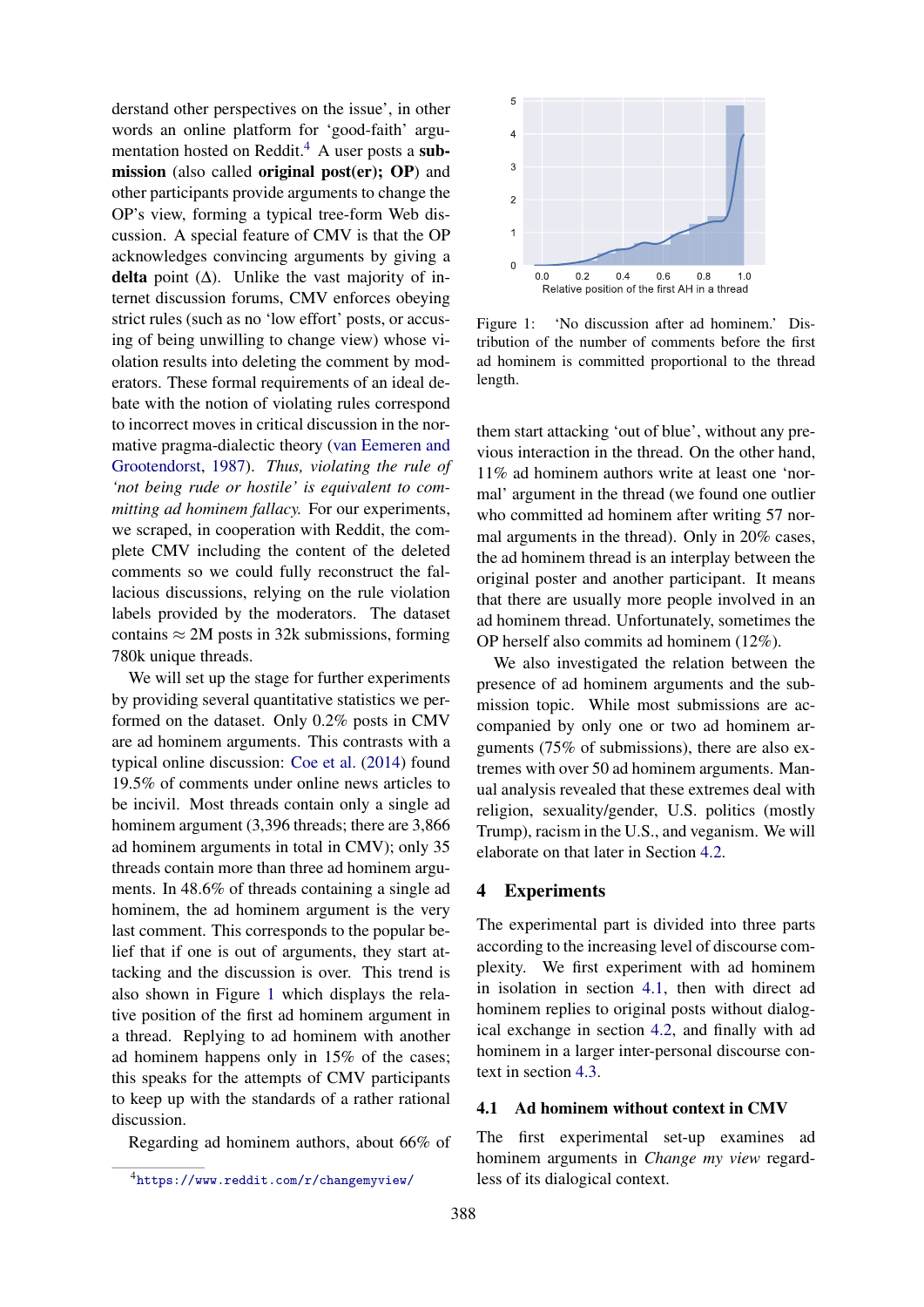### 4.1.1 Data verification

Ad hominem arguments labeled by the CMV moderators come with no warranty. To verify their reliability, we conducted the following annotation studies. First, we needed to estimate parameters of crowdsourcing and its reliability. We sampled 100 random arguments from CMV without context: positive candidates were the reported ad hominem arguments, whereas negative candidates were sampled from comments that either violate other argumentation rules or have a delta label. To ensure the maximal content similarity of these two groups, for each positive instance the semantically closest negative instance was selected.<sup>5</sup> We then experimented with different numbers of Amazon Mechanical Turk workers and various thresholds of the MACE gold label estimator (Hovy et al., 2013); comparing two groups of six workers each and 0.9 threshold yielded almost perfect interannotator agreement (0.79 Cohen's  $\kappa$ ). We then used this setting (six workers, 0.9 MACE threshold) to annotate another 452 random arguments sampled in the same way as above.

Crowdsourced 'gold' labels were then compared to the original CMV labels (balanced binary task: positive instances (ad hominem) and negative instances) reaching accuracy of 0.878. This means that the ad hominem labels from CMV moderators are quite reliable. Manual error analysis of disagreements revealed 11 missing ad hominem labels. These were not spotted by the moderators but were annotated as such by crowd workers.

## 4.1.2 Recognizing ad hominem arguments

We sampled a larger balanced set of positive instances (ad hominem) and negative instances using the same methodology as in section 4.1.1, resulting in 7,242 instances, and casted the task of recognition of ad hominem arguments as a binary supervised task. We trained two neural classifiers, namely a 2-stacked bi-directional LSTM network (Graves and Schmidhuber, 2005), and a convolutional network (Kim, 2014), and evaluated them using 10-fold cross validation. Throughout the paper we use pre-trained word2vec word embeddings (Mikolov et al., 2013). Detailed hyperpa-

| Model                      | Accuracy |
|----------------------------|----------|
| Human upper bound estimate | 0.878    |
| 2 Stacked Bi-LSTM          | 0.782    |
| <b>CNN</b>                 | 0.810    |

Table 1: Prediction of ad hominem arguments

rameters are described in the source codes (link provided in section 1). As results in Table 1 show, the task of recognizing ad hominem arguments is feasible and almost achieves the human upper bound performance.

## 4.1.3 Typology of ad hominem

While binary classification of ad hominem as presented above might be sufficient for the purpose of red-flagging arguments, theories provide us with a much finer granularity (recall the typology in section 2). To validate whether this typology is empirically relevant, we executed an annotation experiment to classify ad hominem arguments into the provided five types (plus 'other' if none applies). We sampled 200 ad hominem arguments from threads in which interlocution happens only between two persons and which end up with ad hominem. The Mechanical Turk workers were shown this last ad hominem argument as well as the preceding one. Each instance was annotated by 16 workers to achieve a stable distribution of labels as suggested by Aroyo and Welty (2015). While 41% arguments were categorized as *abusive*, other categories (*tu quoque*, *circumstantial*, and *guilt by association*) were found to be rather ambiguous with very subtle differences. In particular, we observed a very low percentage agreement on these categories and a label distribution spiked around two or more categories. After a manual inspection we concluded that (1) the theoretical typology does not account for longer ad hominem arguments that mix up different attacks and that (2) there are actual phenomena in ad hominem arguments not covered by theoretical categories. These observations reflect those of Macagno (2013, p. 399) about ad hominem moves as multifaceted strategies.

We thus propose a list of phenomena typical to ad hominem arguments in CMV based on our empirical study. For this purpose, we follow up with another annotation experiment on 400 arguments, with seven workers per instance.<sup>6</sup> The goal was

<sup>5</sup>Similarity was computed using a cosine similarity of average embedding vectors multiplied by the argument length difference to minimize length-related artifacts. The sample was balanced with roughly 50% positive and 50% negative instances.

<sup>&</sup>lt;sup>6</sup>Here we decided on seven workers per item by relying on other span annotation experiments done in a similar setup (Habernal et al., 2018b).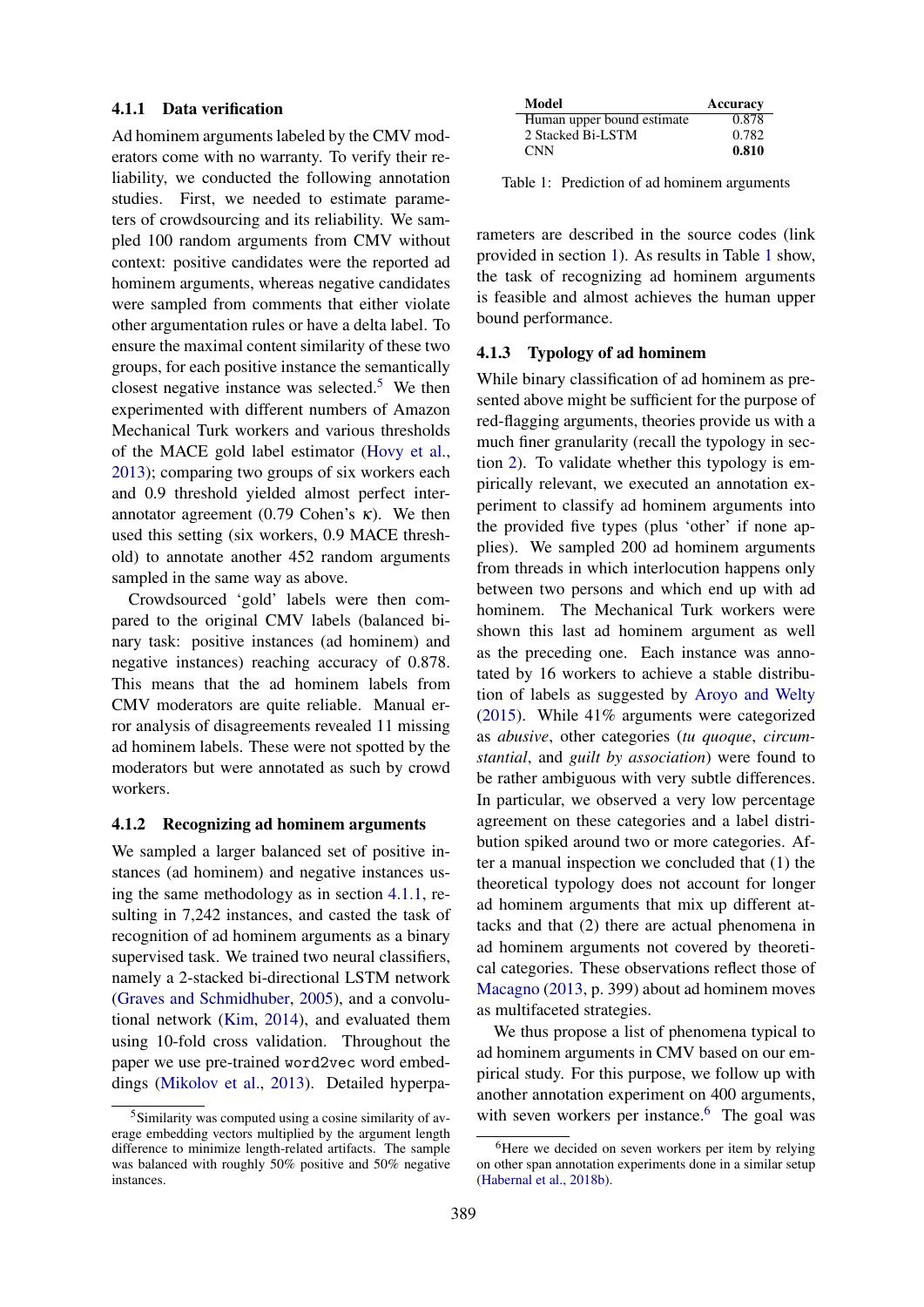to annotate a text span which made the argument an ad hominem; a single argument could contain several spans. We estimated the gold spans using MACE and performed a manual post-analysis by designing a typology of causes of ad hominem together with their frequency of occurrence. The results and examples are summarized in Table 2.

### 4.1.4 Results and interpretation

The data verification annotation study (section 4.1.1) has two direct consequences. First, the high  $\kappa$  score (0.79) answers RQ2: for recognizing ad hominem argument, no previous context is necessary. Second, we still found 5% overlooked ad hominem arguments in CMV thus a moderationfacilitating tool might come handy; this can be served by the well-performing CNN model (0.810 accuracy; section 4.1.2).

The existing theoretical typology of ad hominem arguments, as presented for example in most textbooks, provides only a very simplified view. On the one hand, some of the categories which we found in the empirical labeling study (section 4.1.3) do map to their corresponding counterparts (such as the vulgar insults). On the other hand, some ad hominem insults typical to online argumentation (illiteracy insults, condescension) are not present in studies on ad hominem. Hence, we claim that any potential typology of ad hominem arguments should be multinomial rather than categorical, as we found multiple different spans in a single argument.

### 4.2 Triggers of first level ad hominem

In the following section, we increase the complexity of the studied discourse by taking the original post into account.

#### 4.2.1 Annotation study

We already showed that ad hominem arguments are usually preceded by a discussion between the interlocutors. However, 897 submissions (original posts; OPs) have at least one intermediate ad hominem (in other words, the original post is directly attacked). We were thus interested in what triggers these first-level ad hominem arguments. We hypothesize two causes: (1) the *controversy* of the OP, similarly to some related works on news comments (Coe et al., 2014) and (2) the *reasonableness* of the OP (whether the topic is reasonable to argue about). We model both features on a three-point scale, namely *controversy*: 1 = 'not re-

ally controversial',  $2 =$  'somehow controversial',  $3 = 'very controversial' and *reasonableness*: 1 =$ 'quite stupid',  $2 =$  'neutral',  $3 =$  'quite reasonable'.<sup>7</sup>

We sampled two groups of OPs: those which had some ad hominem arguments in any of its threads but no delta (ad hominem group) and those without ad hominem but some deltas (Delta group). In total, 1,800 balanced instances were annotated by five workers and the resulting value was averaged for each item.<sup>8</sup>

Statistical analysis of the annotated 1,800 OPs revealed that ad hominem arguments are associated with more controversial OPs (mean controversy 1.23) while delta-awarded arguments with less controversial OPs (mean controversy 1.06; K-S test;<sup>9</sup> statistics 0.13, P-value:  $7.97 \times 10^{-7}$ ). On the other hand, reasonableness does not seem to play such a role. The difference between ad hominem in reasonable OPs (mean 1.20) and delta in reasonable OPs (mean 1.11) is not that statistically strong; (K-S test statistics: 0.07, P-value: 0.02).

## 4.2.2 Regression model for predicting controversy and reasonableness

We further built a regression model for predicting controversy and reasonableness of the OPs. Along with Bi-LSTM and CNN networks (same models as in 4.1.2) we also developed a neural model that integrates CNN with topic distribution (CNN+LDA). The motivation for a topicincorporating model was based on our earlier observations presented in section 3. In particular, we trained an LDA topic model (*k* = 50) (Blei et al., 2003) on the heldout OPs and during training/testing, we merged the estimated topic distribution vector with the output layer after convolution and pooling. We performed 10-fold cross validation on the 1,800 annotated OPs and got reasonable performance for controversy prediction ( $\rho$ 

<sup>7</sup>Examples of not really controversial: *"I Don't Think Monty Python is Funny"*, very controversial: *"Blacks are generally intellectual inferior to the other major races"*, quite stupid: *"Burritos are better than sandwiches"*, and quite reasonable: *"Nations whose leadership is based upon religion are fundamentally backwards"*.

 $8A$  pilot crowd sourcing annotation with  $5 + 5$  workers showed a fair reliability for controversy (Spearman's  $\rho$  0.804) and medium reliability for reasonableness (Spearman's  $\rho$ 0.646).

 $9$ Kolmogorov-Smirnov (K-S) test is a non-parametric test without any assumptions about the underlying probability distribution.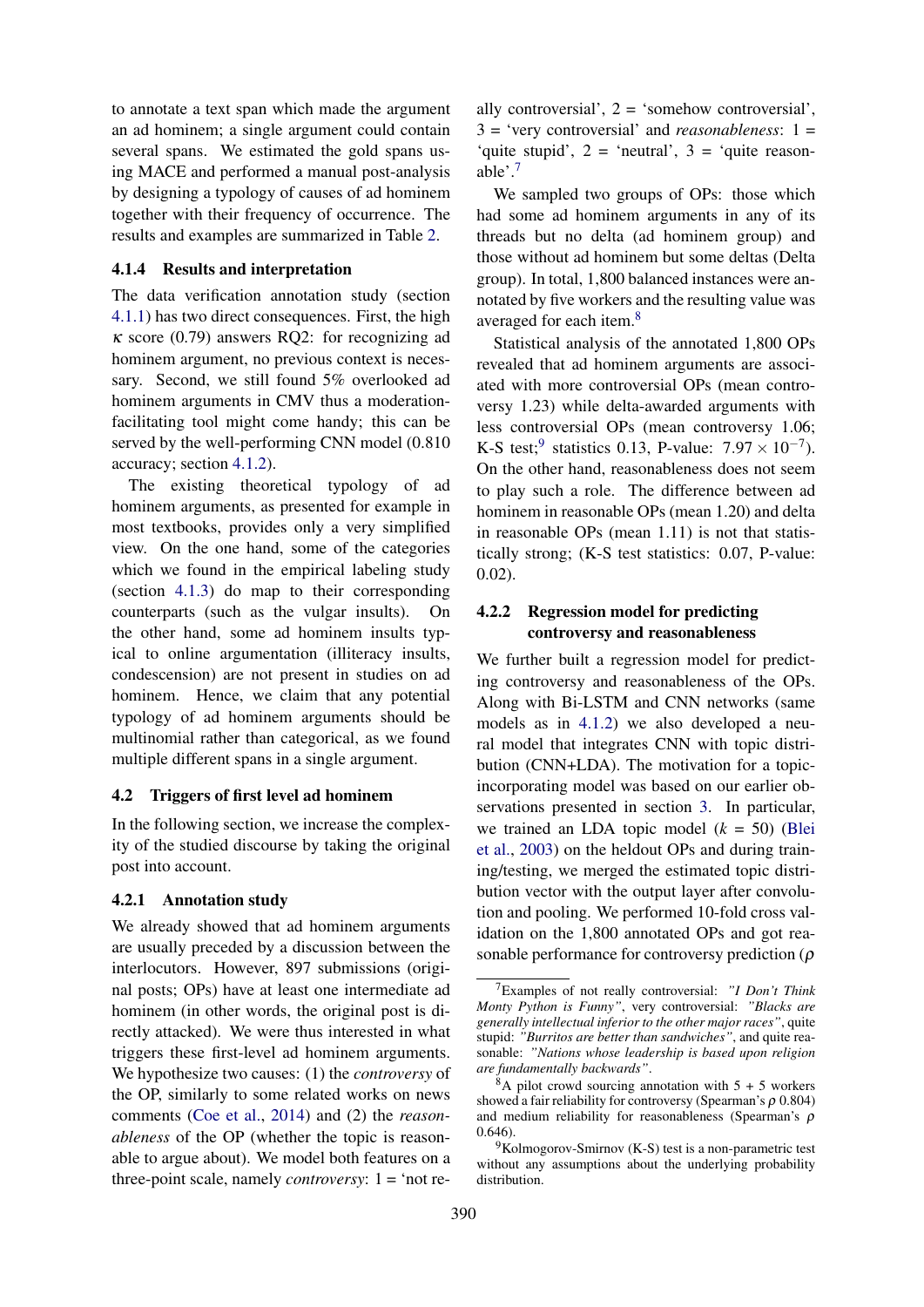| <b>Type</b>                                            | $(\%)$ | <b>Example spans</b>                                                                                                                                                   |
|--------------------------------------------------------|--------|------------------------------------------------------------------------------------------------------------------------------------------------------------------------|
| Vulgar insult                                          | 31.3   | "Your just an asshole", "you dumb fuck", etc.                                                                                                                          |
| Illiteracy insult                                      | 13.0   | "Reading comprehension is your friend", "If you can't grasp the concept, I can't<br>help you"                                                                          |
| Condescension                                          | 6.5    | "little buddy", "sir", "boy", "Again, how old are you?"                                                                                                                |
| Ridiculing and sarcasm                                 | 6.5    | "Thank you so much for all your pretentious explanations", "Can you also use<br>Google?"                                                                               |
| 'Idiot'-insults                                        | 6.5    | "Ever have discussions with narcissistic idiots on the internet? They are so tir-<br>ing"                                                                              |
| Accusation of stupidity                                | 4.3    | "You have no capability to understand why", "You're obviously just Nobody<br>with enough brains to operate a computer could possibly believe something this<br>stupid" |
| Lack of argumentation skills                           | 4.3    | "You're making the claims, it's your job to prove it. Don't you know how debat-<br>ing works?", "You're trash at debating."                                            |
| Accusation of trolling                                 | 3.9    | "You're just a dishonest troll", "You're using troll tactics"                                                                                                          |
| Accusation of ignorance                                | 3.5    | "Please dont waste peoples time pretending to know what you're talking about",<br>"Do you even know what you're saying?"                                               |
| "You didn't read what I wrote"                         | 3.0    | "Read what I posted before acting like a pompous ass", "Did you even read this?"                                                                                       |
| "What you say is idiotic"                              | 2.6    | "To say that people intrinsically understand portion size is idiotic.", "Your second<br>paragraph is fairly idiotic"                                                   |
| Accusation of lying                                    | 2.6    | "Possible lie any harder?", "You are just a liar."                                                                                                                     |
| "You don't face the facts and ig-<br>nore the obvious" | 1.7    | "Willful ignorance is not something I can combat", "How can you explain that?<br>You can't because it will hurt your feelings to face reality"                         |
| Accusation of ad hominem or<br>other fallacies         | 1.7    | "You started with a fallacy and then deflected.", "You still refuse to acknowledge<br>that you used a strawman argument against me"                                    |
| Other                                                  | 8.3    | "Wow. Someone sounds like a bit of an anti-semite", "You're too dishonest to<br>actually quote the verse because you know it's bullshit"                               |

Table 2: What makes an argument ad hominem: results of the empirical study of labeling spans in 400 ad hominem arguments.

| Controversy (Spearman's $\rho$ )    |       |  |  |  |  |
|-------------------------------------|-------|--|--|--|--|
| Human upper bounds                  | 0.804 |  |  |  |  |
| <b>Bi-LSTM</b>                      | 0.539 |  |  |  |  |
| <b>CNN</b>                          | 0.559 |  |  |  |  |
| CNN-LDA                             | 0.569 |  |  |  |  |
| Reasonableness (Spearman's $\rho$ ) |       |  |  |  |  |
|                                     |       |  |  |  |  |
| Human upper bounds                  | 0.646 |  |  |  |  |
| <b>Bi-LSTM</b>                      | 0.332 |  |  |  |  |
| <b>CNN</b>                          | 0.320 |  |  |  |  |

Table 3: Results of predicting controversy and reasonableness of the original post.

0.569) and medium performance for reasonableness prediction ( $\rho$  0.385), respectively; both using the CNN+LDA model (see Table 3).

We then used the trained model and extrapolated on all held-out OPs (1,267 ad hominem and 10,861 delta OPs, respectively). The analysis again showed that ad hominem arguments tend to be found under more controversial OPs whereas delta arguments in the less controversial ones (K-S test statistics: 0.14, P-value:  $1 \times 10^{-18}$ ). For reasonableness, the rather low performance of the predictor does not allow us draw any conclusions on the extrapolated data.

## 4.2.3 Results and interpretation

Controversy of the original post is immediately heating up the debate participants and correlates with a higher number of direct ad hominem responses. This corresponds to observations made in comments in newswire where 'weightier' topics tended to stir incivility (Coe et al., 2014). On the other hand, 'stupidity' (or 'reasonableness') does not seem to play any significant role. The CNN+LDA model for predicting controversy ( $\rho$ 0.569) might come handy for signaling potentially 'heated' discussions.

## 4.3 Before calling names

In this section, we focus on the dialogical aspect of CMV debates and dynamics of ad hominem fallacies. Although ad hominem arguments appear in many forms (Section 4.1.3), we treat all ad hominem arguments equal in the following experiments.

## 4.3.1 Data sampling

So far we explored what makes an ad hominem argument and whether debated topic influences the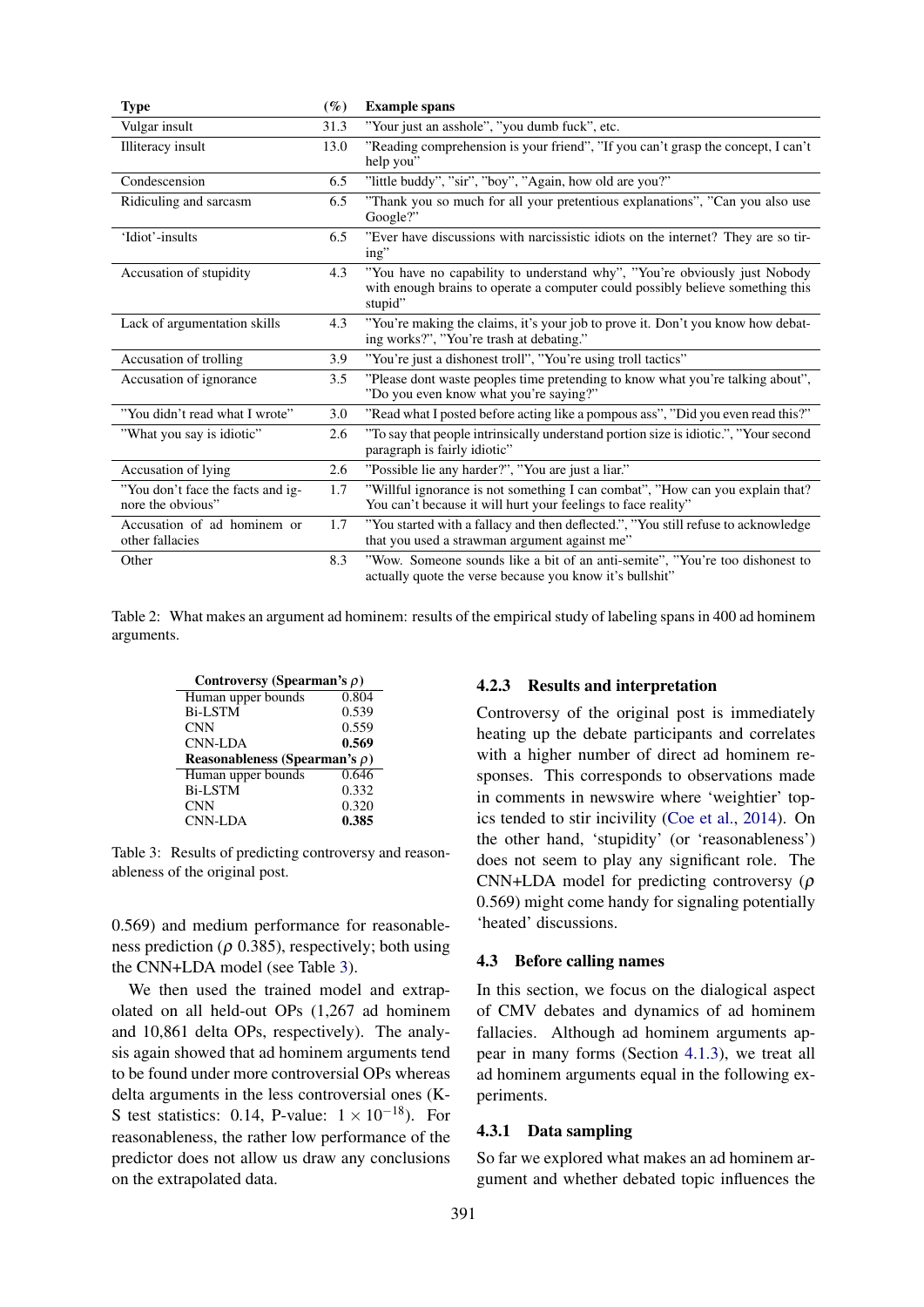

Figure 2: Sampling instances for learning triggers of ad hominem.

number of intermediate attacks. However, possible causes of the argumentative dynamics that ends up with an ad hominem argument remain an open question, which has been addressed in neither argumentation theory nor in cognitive psychology, to the best of our knowledge. We thus cast an explanation of triggers and dynamics of ad hominem discussions as a supervised machine learning problem and draw theoretical insights by a retrospective interpretation of the learned models.

We sample positive instances by taking three contextual arguments preceding the ad hominem argument from threads which are an interplay between two persons. Negative samples are drawn similarly from threads in which the argument is awarded with  $\Delta$  as shown in Figure 2.<sup>10</sup> Each instance consists of the three concatenated arguments delimited by a special OOV token. This resulted in 2,582 balanced training instances.

## 4.3.2 Neural models

The alleged lack of interpretability of neural networks has motivated several lines of approaches, such as layer-wise relevance propagation (Arras et al., 2017) or representation erasure (Li et al., 2016), both on sentiment analysis. As our task at hand deals with multi-party discourse that presumably involves temporal relations important for the learned representation, we opted for a state-of-theart self-attentive LSTM model. In particular, we re-implemented the Structured Self-Attentive Embedding Neural Network (SSAE-NN) (Lin et al., 2017) which learns an embedding matrix representation of the input using attention weights. To make the attention even more interpretable, we replaced the final non-linear MLP layers with a single linear classifier (softmax). By summing over one dimension of the attention embedding matrix, each word from the input sequence gets associated

with a single attention weight that gives us insights into the classifier's 'features' (still indirectly, as the true representation is a matrix; see the original paper). $11$  The learning objective is to recognize whether the thread ends up in an ad hominem argument or a delta point. We trained the model in 10-fold cross-validation and although our goal is not to achieve the best performance but rather to gain insight, we also tested a CNN model (accuracy 0.7095) which performed slightly worse than the SSAE-NN model (accuracy 0.7208).

### 4.3.3 Results and interpretation

During testing the model, we projected attention weights to the original texts as heat maps and manually analyzed 191 true positives (ad hominem threads recognized correctly), as well as 77 false positives (ad hominem threads misclassified as delta) and 84 false negatives (delta as ad hominem), in total about 120k tokens. The full output is available in the supplementary materials, we use IDs as a reference in the following text.

In the following analysis, we solely relied on the weights of words or phrases learned by the attention model, see an example in Figure 3. Based on our observations, we summarize several linguistic and argumentative phenomena with examples most likely responsible for ad hominem threads in Table 4.

The identified phenomena have few interesting properties in common. First, they all are topic-independent rhetorical devices (except for the loaded keywords at the bottom). Second, many of them deal with meta-level argumentation, i.e., arguing about argumentation (such as missing support or fallacy accusations). Third, most of them do not contain profanity (in contrast to the actual ad hominem arguments of which a third are vulgar insults; cf. Table 2). And finally, all of them should be easy to avoid.

Misleading 'features' False positives revealed properties that misled the network to classify delta threads as ad hominem threads.

- These include topic words (such as *racism, blacks, slave, abortion*) which reflects the implicit bias in the data.
- Actual interest mixed with indifference in

 $10$ To ensure as much content similarity as possible, we used the same similarity sampling as in section 4.1.1.

<sup>11</sup>We also experimented with regularizing the attention matrix as the authors proposed, but it resulted in worse performance.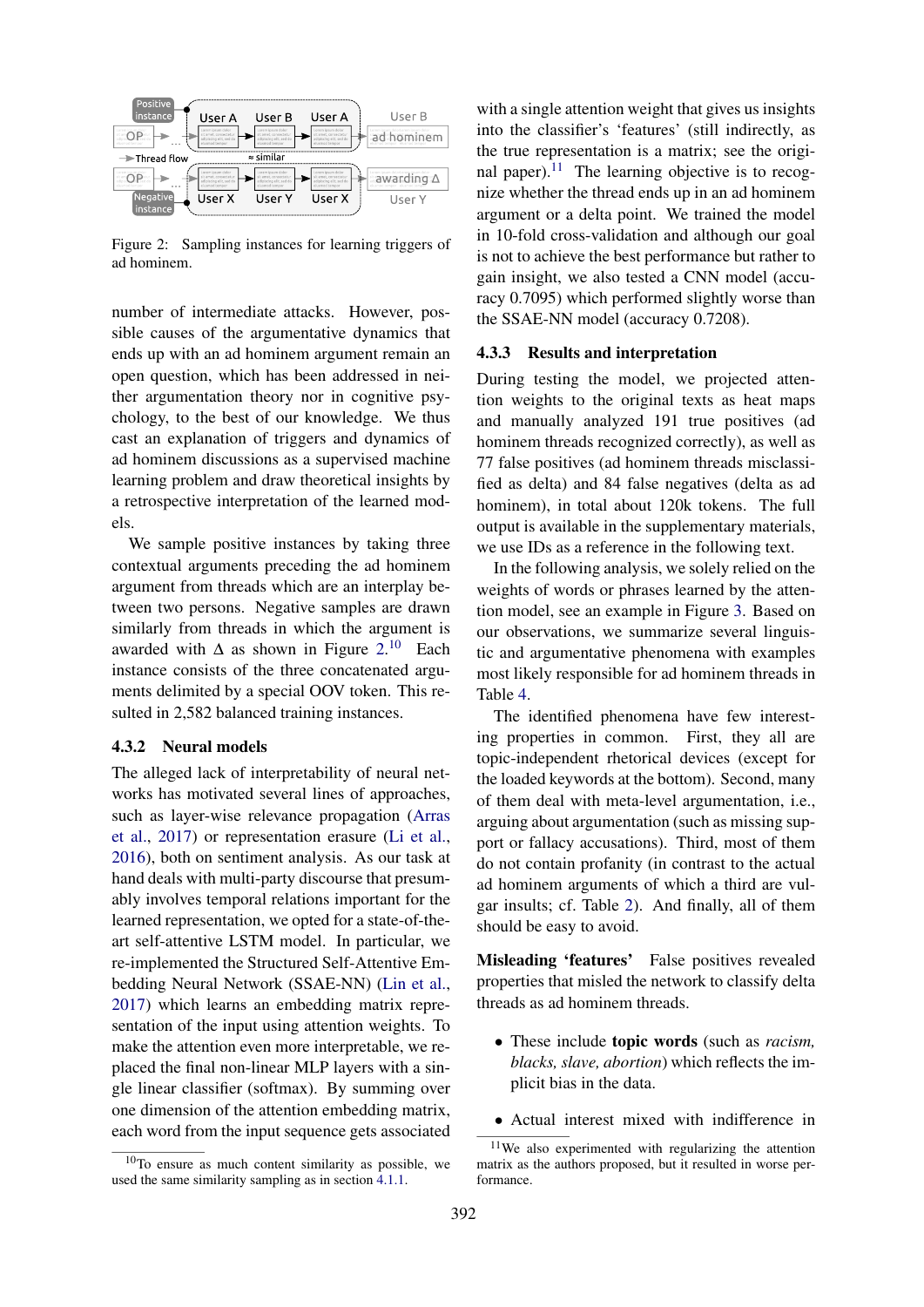## 587 ah t1 cm7djx3

.

|    |                                      |                |           |  |  |  |                                                        |  | (OOV_comment_begin) If only you would n't rely on [ fallacious   ] ( http : OOV ) [ arguments ] ( http : OOV ) to make |  |  |  |                  |  |         |
|----|--------------------------------------|----------------|-----------|--|--|--|--------------------------------------------------------|--|------------------------------------------------------------------------------------------------------------------------|--|--|--|------------------|--|---------|
|    |                                      |                |           |  |  |  |                                                        |  | your point. So no, I do n't realize how stupid and naive I am. All I ve realized is that you                           |  |  |  |                  |  |         |
|    |                                      |                |           |  |  |  | are n't actually prepared to have an actual discussion |  |                                                                                                                        |  |  |  |                  |  |         |
|    |                                      |                |           |  |  |  | (OOV_comment_begin) What god do you believe in ?       |  | And it 's not a fallacy                                                                                                |  |  |  | when it          |  | 's very |
|    | comparable to the most popular gods. |                |           |  |  |  |                                                        |  |                                                                                                                        |  |  |  |                  |  |         |
|    |                                      |                |           |  |  |  |                                                        |  | (OOV_comment_begin) You 're making an assumption on what I believe , then attacking your assumption                    |  |  |  |                  |  |         |
| of | what                                 | m <sub>V</sub> | belief is |  |  |  |                                                        |  | without me even telling you anything. OOV It is a                                                                      |  |  |  | <b>OOV</b> It 's |  | the     |
|    |                                      |                |           |  |  |  |                                                        |  | comparison itself that is OOV If they were n't comparable at all, then it 'd be impossible to commit the OOV           |  |  |  |                  |  |         |
|    |                                      |                |           |  |  |  |                                                        |  | You can compare apples to oranges, but the moment you use your fingernals to peel an apple you look like an idiot      |  |  |  |                  |  |         |

Figure 3: An example of reconstructed word weight heat map extracted from the attention matrix for a thread which ends up in ad hominem; three previous arguments are shown (see Figure 2 for sampling details).

| Phenomena                                                       | <b>Examples</b>                                                                                                                                                                                                                                                                                                                                                                                                                                                                                                       |
|-----------------------------------------------------------------|-----------------------------------------------------------------------------------------------------------------------------------------------------------------------------------------------------------------------------------------------------------------------------------------------------------------------------------------------------------------------------------------------------------------------------------------------------------------------------------------------------------------------|
| Introducing vulgar inten-<br>sifiers or interrogatives          | <b>388(-1)</b> "Where the fuck is your idea to ", $712(-2)$ "no shortage of fucking gun", $1277(-1)$<br>"This is fucking CMV", $428(-2)$ "I'm fucking trans!", $2018(-2)$ "an arrogant fuck", $1277(-2)$                                                                                                                                                                                                                                                                                                              |
|                                                                 | "What the fuck are you smoking?"                                                                                                                                                                                                                                                                                                                                                                                                                                                                                      |
| Direct imperatives                                              | 1003(-3) "You should get more mad about it", $857(-2)$ "You need to do a lot better than that.",<br>233(-2) "So now delete your post", $749(-1)$ "google this fact as well", $1276(-1)$ "Just look back<br>at the reasons why"                                                                                                                                                                                                                                                                                        |
| Accusing of believing in                                        | 522(-1) "It's right wing propaganda?", 1003(-1) "If you're not outraged, you're not paying                                                                                                                                                                                                                                                                                                                                                                                                                            |
| or using propaganda                                             | attention to our propaganda that says the opposite of literally thousands of published research<br>articles"                                                                                                                                                                                                                                                                                                                                                                                                          |
| Accusation of fallacies or<br>bad argumentation prac-<br>tice   | 238(-3) "your snide remarks and poor argumentation skills", 1117(-2) "you're circle jerking<br>A vs. B", 263(-3) "You're grasping at straws", 78(-3) "You sure like changing words and<br>statements to make your argument appear more cogent, don't you?", $210(-1)$ "Your arguments"<br>range from  to ", $1085(-3)$ "It's only a fallacy", $144(-1)$ "You haven't presented any evidence<br>or argument that disagrees with anything I've said.", $587(-3)$ "If only you wouldn't rely on<br>fallacious arguments" |
| Reinterpreting<br>oppo-<br>nent's positions                     | 982(-1) "The fact that you obviously think  reveals ", 982(-2) "What makes you think I see<br>myself $2$ ", 1060(-3) "That kind of thinking is ", 760(-1) "If I'm understanding you cor-<br>rectly", 405(-1) " deluded yourself into believing factually incorrect things" 587(-1) "You're<br>making an assumption on what I believe, then attacking your assumption of what my belief is<br>without me even telling you anything."                                                                                   |
| Accusation of not read-<br>ing the other party's ar-<br>guments | 586(-1) " me without even reading my ", $240(-1)$ "You are just reading it wrong.", $310(-1)$<br>"Oh, you're not actually reading my"                                                                                                                                                                                                                                                                                                                                                                                 |
| Pointing at missing or<br>unsupported<br>evidence<br>and facts  | 1238(-2) "unsupported bullshit as before", $1121(-3)$ "you can't chose your facts", $931(-1)$<br>"If that's your only argument ", 486(-2) "unsubstantiated statement", 486(-1) "unsupported<br>claims", $71(-2)$ "factually correct", $915(-1)$ "But for the sake of argument, your points are<br>pitifully ", 388(-3) "Please provide statistics  It's silly to debate statistics without actual<br>numbers."                                                                                                        |
| <b>UPPERCASE</b>                                                | 1238(-3) "NO ONE CLAIMED THAT  ARE NOT  AGAINST "                                                                                                                                                                                                                                                                                                                                                                                                                                                                     |
| Sarcasm                                                         | 78(-2) "But I'm sure you know best", 310(-1) "Have a nice day.", 1276(-1) "Good luck with<br>that"                                                                                                                                                                                                                                                                                                                                                                                                                    |
| Mentions of trolling                                            | 701(-2) "Then you are giving trolls the victory then?"                                                                                                                                                                                                                                                                                                                                                                                                                                                                |
| Loaded keywords                                                 | Nazi, rape, racist                                                                                                                                                                                                                                                                                                                                                                                                                                                                                                    |

Table 4: Phenomena resulting into ad hominem learned by the SSAE-NN model. The first number is the instance ID (available in the supplementary material), the minus number in parentheses is the position of the argument before the ad hominem.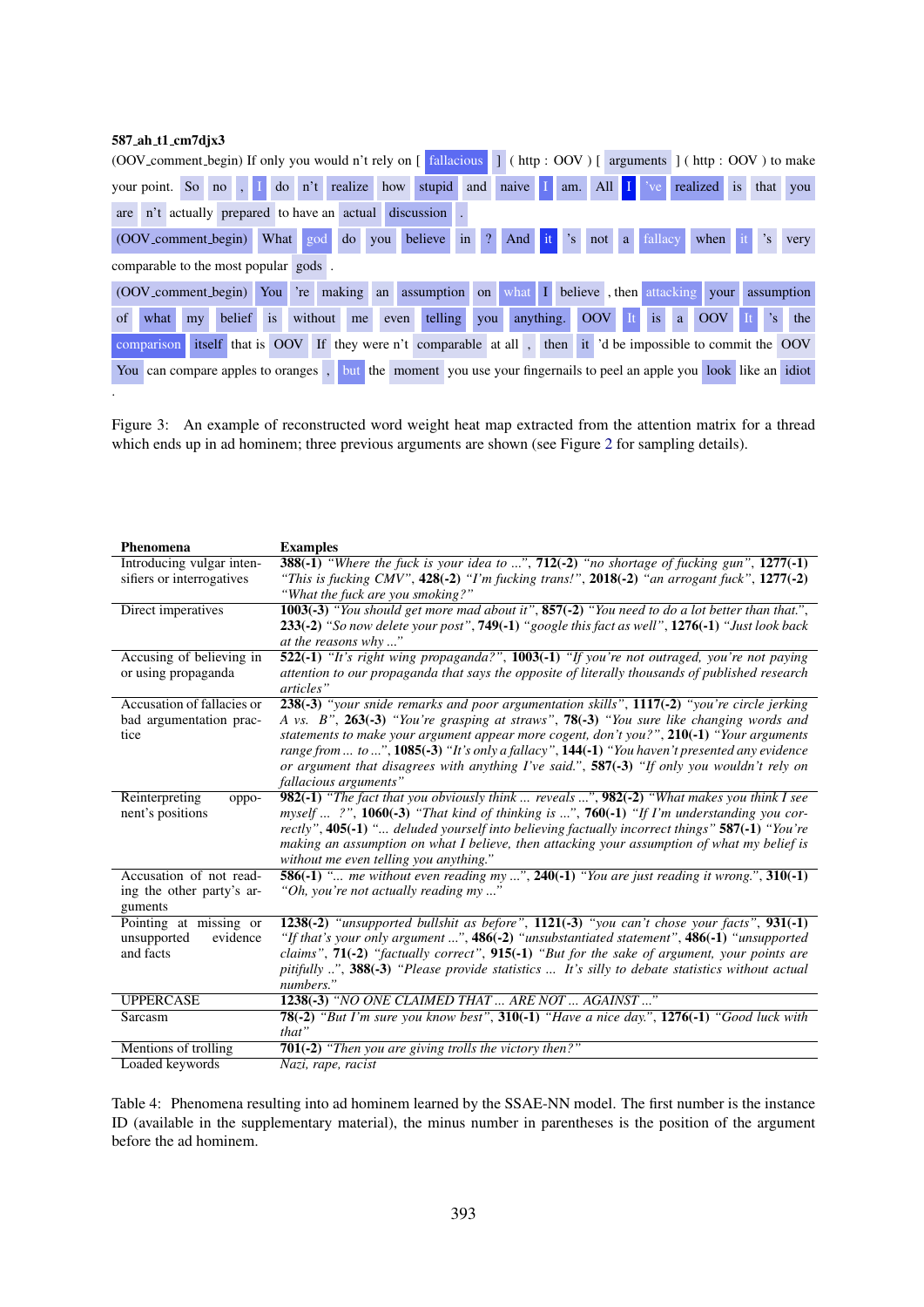sarcasm is also problematic (185(-2) *"That's a very interesting ..."*).

• Another problematic phenomena is also expressed disagreement (678(-2) *"overheated rhetoric"*, 203(-2) *"But I suppose this argument is ..."*, 230(-2) *"But I don't think it's quite ..."*, 938(-1) *"I disagree too, however ..."*).

False negatives were caused basically by presence of many 'informative' content words (980 *unemployment, quarterly publication, inflation data*, 474 *actual publications, this experiment, biological ailments, medical doctorate*, 1214 *graduate degree, education, health insurance*) and misinterpreted sarcasm (285(-1) *"Also this is a cute analogy"*).

## 5 Conclusion

In this article, we investigated ad hominem argumentation on three levels of discourse complexity. We looked into qualitative and quantative properties of ad hominem arguments, crowdsourced labeled data, experimented with models for prediction  $(0.810$  accuracy;  $4.1.2$ ), and proposed an updated typology of ad hominem properties (4.1.3). We then looked into the dynamics of argumentation to examine the relation between the quality of the original post and immediate ad hominem arguments (4.2). Finally, we exploited the learned representation of Self-Attentive Embedding Neural Network to search for features triggering ad hominem in one-to-one discussions. We found several categories of rhetorical devices as well as misleading features (4.3.3).

There are several points that deserve further investigation. First, we have ignored metainformation of the debate participants, such as their overall activity (i.e., whether they are spammers or trolls). Second, the proposed typology of ad hominem causes has not yet been post-verified empirically. Third, we expect that personality traits of the participants (BIG5) may also play a significant role in the argumentative exchange. We leave these points for future work.

We believe that our findings will help gain better understanding of, and hopefully keep restraining from, ad hominem fallacies in good-faith discussions.

## Acknowledgments

This work has been supported by the ArguAna Project GU 798/20-1 (DFG), and by the DFGfunded research training group "Adaptive Preparation of Information form Heterogeneous Sources" (AIPHES, GRK 1994/1).

## References

- Aristotle and George Kennedy (translator). 1991. *On Rhetoric: A Theory of Civil Discourse*. Oxford University Press, USA.
- Lora Aroyo and Chris Welty. 2015. Truth is a lie: Crowd truth and the seven myths of human annotation. *AI Magazine* 36(1):15–24. https://doi.org/10.1609/aimag.v36i1.2564.
- Leila Arras, Grégoire Montavon, Klaus-Robert Müller, and Wojciech Samek. 2017. Explaining Recurrent Neural Network Predictions in Sentiment Analysis. In *Proceedings of the 8th Workshop on Computational Approaches to Subjectivity, Sentiment and Social Media Analysis*. Association for Computational Linguistics, Copenhagen, Denmark, pages 159–168. http://www.aclweb.org/anthology/W17-5221.
- David M. Blei, Andrew Y. Ng, and Michael I. Jordan. 2003. Latent dirichlet allocation. *Journal of Machine Learning Research* 3:993–1022. http://dl.acm.org/citation.cfm?id=944919.944937.
- Maarten Boudry, Fabio Paglieri, and Massimo Pigliucci. 2015. The Fake, the Flimsy, and the Fallacious: Demarcating Arguments in Real Life. *Argumentation* 29(4):431–456. https://doi.org/10.1007/s10503-015-9359-1.
- Kevin Coe, Kate Kenski, and Stephen A. Rains. 2014. Online and Uncivil? Patterns and Determinants of Incivility in Newspaper Website Comments. *Journal of Communication* 64(4):658–679. https://doi.org/10.1111/jcom.12104.
- Stephen de Wijze. 2002. Complexity, Relevance and Character: Problems with Teaching the "Ad Hominem" Fallacy. *Educational Philosophy and Theory* 35(1):31–56. https://doi.org/10.1111/1469- 5812.00004.
- Alex Graves and Jürgen Schmidhuber. 2005. Framewise phoneme classification with bidirectional LSTM and other neural network architectures. *Neural Networks* 18(5):602–610. https://doi.org/10.1016/j.neunet.2005.06.042.
- Ivan Habernal and Iryna Gurevych. 2016a. What makes a convincing argument? Empirical analysis and detecting attributes of convincingness in Web argumentation. In *Proceedings of the 2016 Conference on Empirical Methods in Natural Language Processing*. Association for Computational Linguistics, Austin, Texas, pages 1214–1223. http://aclweb.org/anthology/D16-1129.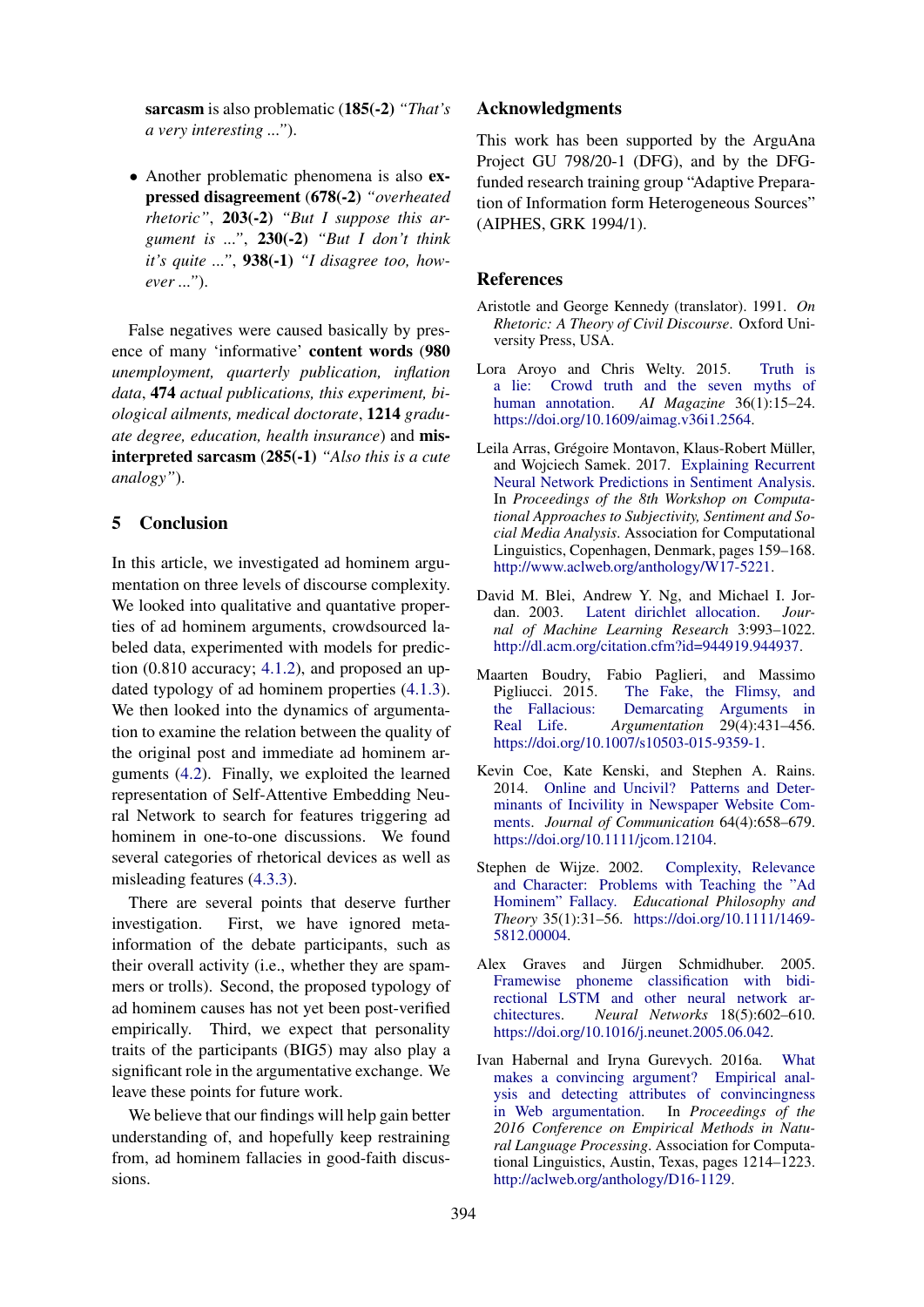- Ivan Habernal and Iryna Gurevych. 2016b. Which argument is more convincing? Analyzing and predicting convincingness of Web arguments using bidirectional LSTM. In *Proceedings of the 54th Annual Meeting of the Association for Computational Linguistics (Volume 1: Long Papers)*. Association for Computational Linguistics, Berlin, Germany, pages 1589–1599. http://www.aclweb.org/anthology/P16- 1150.
- Ivan Habernal and Iryna Gurevych. 2017. Argumentation Mining in User-Generated Web Discourse. *Computational Linguistics* 43(1):125–179. https://doi.org/10.1162/COLI\_a\_00276.
- Ivan Habernal, Raffael Hannemann, Christian Pollak, Christopher Klamm, Patrick Pauli, and Iryna Gurevych. 2017. Argotario: Computational Argumentation Meets Serious Games. In *Proceedings of the 2017 Conference on Empirical Methods in Natural Language Processing: System Demonstrations*. Association for Computational Linguistics, Copenhagen, Denmark, pages 7–12. http://www.aclweb.org/anthology/D17-2002.
- Ivan Habernal, Patrick Pauli, and Iryna Gurevych. 2018a. Adapting Serious Game for Fallacious Argumentation to German: Pitfalls, Insights, and Best Practices. In *Proceedings of the Eleventh International Conference on Language Resources and Evaluation (LREC 2018)*. European Language Resources Association (ELRA), Miyazaki, Japan, page (to appear).
- Ivan Habernal, Henning Wachsmuth, Iryna Gurevych, and Benno Stein. 2018b. The Argument Reasoning Comprehension Task: Identification and Reconstruction of Implicit Warrants. In *Proceedings of the 2018 Conference of the North American Chapter of the Association for Computational Linguistics: Human Language Technologies*. Association for Computational Linguistics, New Orleans, LA, page (to appear). https://arxiv.org/abs/1708.01425.
- Charles L. Hamblin. 1970. *Fallacies*. Methuen, London, UK.
- Hans Hansen. 2017. Fallacies. In Edward N. Zalta, editor, *The Stanford Encyclopedia of Philosophy*, Metaphysics Research Lab, Stanford University. http://plato.stanford.edu/entries/fallacies/.
- Dirk Hovy, Taylor Berg-Kirkpatrick, Ashish Vaswani, and Eduard Hovy. 2013. Learning whom to trust with MACE. In *Proceedings of NAACL-HLT 2013*. Association for Computational Linguistics, Atlanta, Georgia, pages 1120–1130. http://www.aclweb.org/anthology/N13-1132.
- Siddharth Jain, Archna Bhatia, Angelique Rein, and Eduard Hovy. 2014. A Corpus of Participant Roles in Contentious Discussions. In *Proceedings of the Ninth International Conference on Language Resources and Evaluation (LREC'14)*. European Language Resources Association (ELRA), Reykjavik, Iceland, pages 1751–1756.
- Yoon Kim. 2014. Convolutional neural networks for sentence classification. In *Proceedings of the 2014 Conference on Empirical Methods in Natural Language Processing (EMNLP)*. Association for Computational Linguistics, Doha, Qatar, pages 1746– 1751. http://www.aclweb.org/anthology/D14-1181.
- Jiwei Li, Will Monroe, and Dan Jurafsky. 2016. Understanding Neural Networks through Representation Erasure. In *arXiv preprint*. http://arxiv.org/abs/1612.08220.
- Zhouhan Lin, Minwei Feng, Cicero Nogueira dos Santos, Mo Yu, Bing Xiang, Bowen Zhou, and Yoshua Bengio. 2017. A Structured Self-attentive Sentence Embedding. In *Proceedings of the 5th International Conference on Learning Representations (ICLR)*. Toulon, France, pages 1–15. http://arxiv.org/abs/1703.03130.
- Fabrizio Macagno. 2013. Strategies of character attack. *Argumentation* 27(4):369–401. https://doi.org/10.1007/s10503-013-9291-1.
- Christopher D. Manning. 2015. Computational Linguistics and Deep Learning. *Computational Linguistics* 41(4):701–707. https://doi.org/10.1162/COLI\_a\_00239.
- Hugo Mercier and Dan Sperber. 2011. Why do humans reason? Arguments for an argumentative theory. *The Behavioral and Brain Sciences* 34(2):57–74; discussion 74–111. https://doi.org/10.1017/S0140525X10000968.
- Hugo Mercier and Dan Sperber. 2017. *The Enigma of Reason*. Harvard University Press, Cambridge, MA, USA.
- Tomas Mikolov, Ilya Sutskever, Kai Chen, Greg S Corrado, and Jeff Dean. 2013. Distributed representations of words and phrases and their compositionality. In C. J. C. Burges, L. Bottou, M. Welling, Z. Ghahramani, and K. Q. Weinberger, editors, *Advances in Neural Information Processing Systems 26*, Curran Associates, Inc., pages 3111–3119.
- Elena Musi. 2017. How did you change my view? A corpus-based study of concessions' argumentative role. *Discourse Studies* page (in press). https://doi.org/10.1177/1461445617734955.
- Ahmed Sahlane. 2012. Argumentation and fallacy in the justification of the 2003 War<br>on Iraq. *Argumentation* 26(4):459–488. Argumentation 26(4):459-488. https://doi.org/10.1007/s10503-012-9265-8.
- Haji Mohammad Saleem, Kelly P Dillon, Susan Benesch, and Derek Ruths. 2016. A Web of Hate: Tackling Hateful Speech in Online Social Spaces. In Guy De Pauw, Ben Verhoeven, Bart Desmet, and Els Lefever, editors, *Proceedings of the First Workshop on Text Analytics for Cybersecurity and Online Safety*. European Language Resources Association (ELRA), Portorož, Slovenia, pages 1–9.